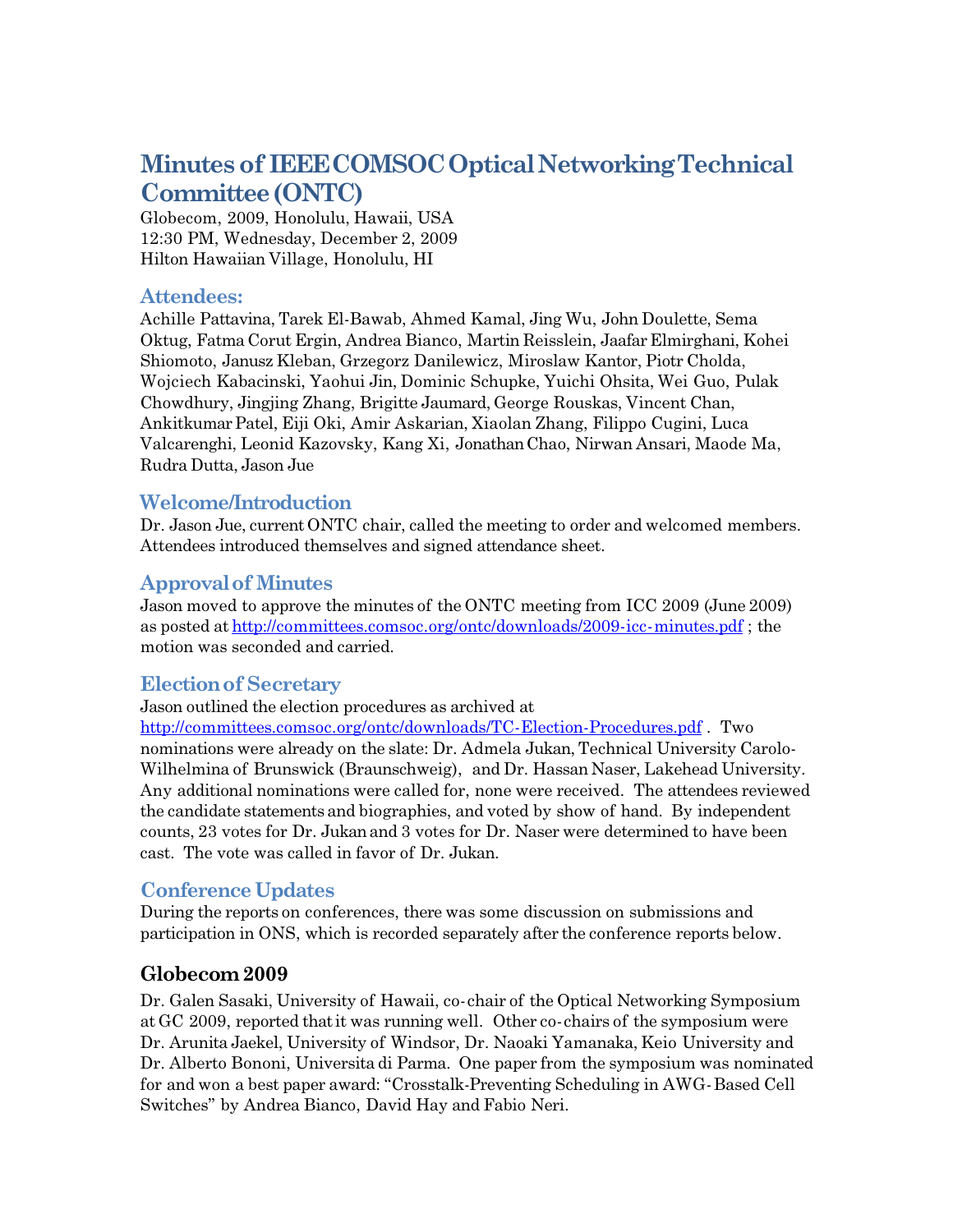ONTC was co-sponsoring the Next-Generation Networking and Internet Symposium as well, and Dr. Nasir Ghani, University of New Mexico and Dr. Ashwin Gumaste, IIT Bombay/MIT were serving as ONTC assigned co-chairs of the symposium.

# **OFC/NFOEC2010**

Jason reported on the membership of the OFC core network subcommittee: consisting of Drs. Iraj Saniee (Chair), Piet Demeester, Anjali Agrawal, Polina Bayvel, Ashwin Gumaste, Junqiang Hu, Monika Jaeger, Admela Jukan, Andrew Lord, Adam Ouorou, Jennifer Yates.

# **ICC2010**

ICC 2010 would be held in May 23-27, Capetown, South Africa. The ONS co-chairs would be Drs. Mounir Hamdi, Andrea Bianco and Srinivasan Ramasubramanian. Andrea reported that89 paper submissions had been received, out of which 30 oral and 10 additional poster papers would be accepted.

# **Globecom2010**

To be held in December 610, Miami, Florida. ONS cochairs: Drs. George Rouskas, Ahmed Kamal, Filippo Cugini and JunZheng. George reported thatthe ONS Technical Program Committee was enjoying a high participation rate.

# **ICC2011**

To be held in June 59, Kyoto, Japan. ONS cochairs: Dr. Eiji Oki and Dr. Luca Valcarenghi. Luca reported thata new topic, Fiber Sensor Systems, would be included in the scope of ONS.

# **Globecom2011**

To be held in December 5-9, Houston, Texas. ONS co-chairs would be announced later.

# **OtherConferences andWorkshops**

# **IEEEANTS2009**

The third IEEE International Conference on Advanced Networking and Telecommunications Systems was again fully sponsored by IEEE, and was held in December 14-16, 2009, New Delhi, India. Drs. Suresh Subramaniam (GWU) and B.N. Jain (IIT Delhi) served as General Co-Chairs, and Drs. Krishna Sivalingam (IIT Chennai) and Rudra Dutta (NCSU) served as Technical Program Co-Chairs. Rudra reported that the event went very well, the acceptance rate of oral+poster papers was around 35% and for oral only was around 25%, and a large proportion of timeslots were devoted to a combination of invited and peerreviewed talks from industry members, and were well attended and received. IEEE ANTS 2010 will be held in IIT Mumbai, Mumbai, India, Dec 15-17, 2010. The main focus of the conference is core telecommunications networks, and ONS authors are encouraged to submit papers.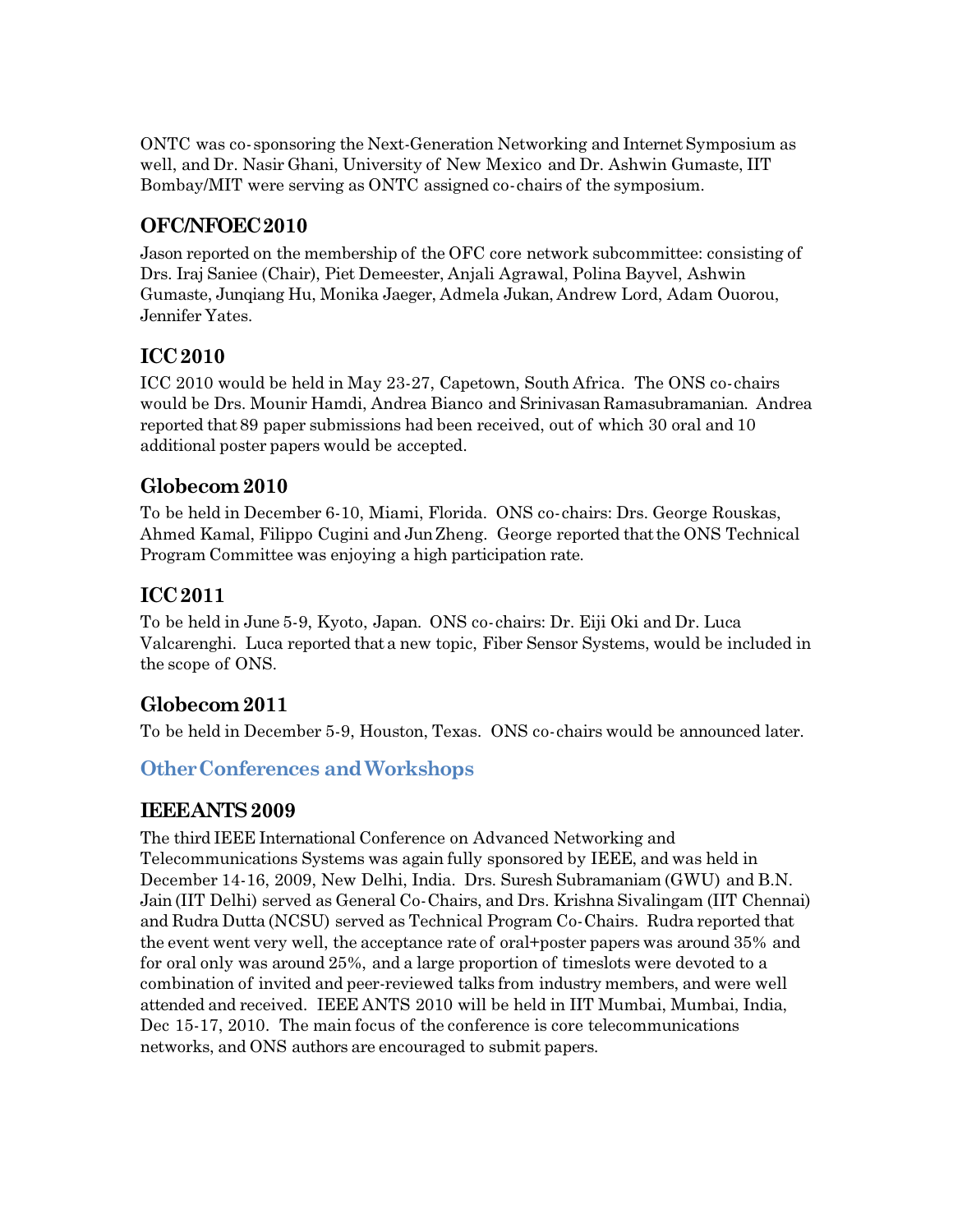# **HPSR2010**

The eleventh International Conference on High Performance Switching and Routing would be technically co-sponsored by IEEE Communications Society, and would be held in June 1416, 2009, Richardson, Texas. Drs. Vincent Chan and Andrea Fumagalli will serve as General Co-Chairs, and Drs. Paolo Giaccone, Eiji Oki and Si Qing Zheng will serve as Technical Program Co-Chairs.

### **OnSubmissions andParticipationinONS**

During the reports on conferences, there was some discussion on submissions and participation in ONS. It was reported that there was a perception that there were fewer networking people in the OFC 2010 committee thanin previous OFCs. It was suggested that it might be time to create a separate optical networking conference altogether, to create a "home" for optical networking papers, rather thandepending on Optical Networking Symposia at various conferences and OFC/NFOEC. Dr. Andrea Bianco reported that only 89 submissions had been received by ONS at ICC 2010, which was a record low for ONS. Other members spoke up to indicate that the size of ONS appears to have been shrinking in recent years, though Globecom 2009 had roughly held its size from ICC 2009. Opinions were expressed that there was overlap and fragmentation of paper topics between papers suitable for ONS and other networking areas, contributing to this phenomenon. It was also remarked thatONS sessions were sometimes sparsely attended. Dr. Dominic Schupke remarked thatOFC broughttogether different people, from hardware/software, industry/academia, and garnered interest from attendees for this reason. A general consensus was reached thatit would be better not to attempt a separate optical networking conference atthis time, but push for more participation in existing ONS venues, and find ways to encourage higher interest and attendance in ONS. Dr. Vincent Chan expressed the opinion thatthe optical networking research community should definitely push harder for participation at OFC.

### **Publications IEEE/OSAJournalof OpticalCommunications and Networking**

Dr. Vincent Chan reported on JOCN, now an independentjournal. More initial submissions were received than projected. 84% of these were non-US submissions. Average days to review had been 28 days, to publish: 169 days. There had been some issues initially with abusive authors and reviewers – these have been handled by editors. There was some difficulty in the initial pipeline for editing and other administrative tasks, especially with respect to balancing workloads between IEEE and OSA staff, these issues are being handled. Three reviews are being required for all submissions. The process requires editors, if they are undertaking one of the reviews, to identify themselves in their review as editors. Current acceptance rate is  $50 - 59\%$ , expected to stabilize at  $40\%$ soon.

#### **IndustryActivities**

Dr. Dominic Schupke reported that efforts were progressing in GPON and EPON standards, including IEEE P1904 – Service Interoperability in EPON. There was an issue with industry communication – how can we create resources for managers in industry to acquaint themselves with and understand research? Dominic invited the community to write a "CEO primer" – a short but well motivated introduction and positioning of research. This may also be of use in interacting with funding bodies. The issue of